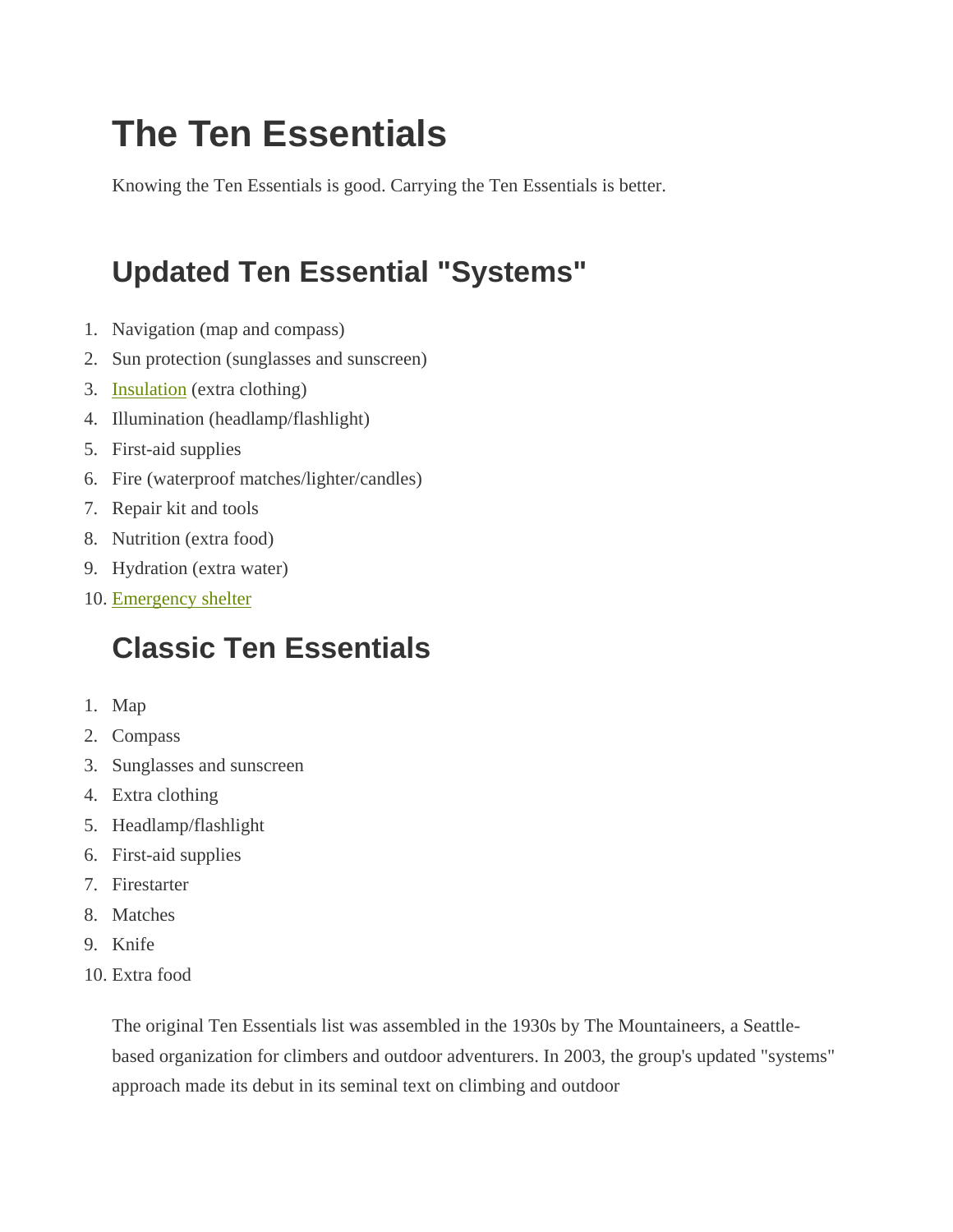exploration, *Mountaineering: The Freedom of the Hills* (The Mountaineers Books, 2010), now in its eighth edition.

Why create such a list? The book's editors explain: "The purpose of this list has always been to answer 2 basic questions: First, can you respond positively to an accident or emergency? Second, can you safely spend a night—or more—out?"

Packing these items whenever you step into the backcountry, even on day hikes, is a good habit to acquire. True, on a routine trip you may use only a few of them. Yet you'll probably never fully appreciate the value of the Ten Essentials until you *really* need one of them.

## **1. Navigation**

Map and compass are now viewed as 2 components of a navigation system. Add a wrist altimeter, toss in a GPS and, well, you can see how the systems approach to the Ten Essentials can easily total more than 10 individual items.

A **topographic map** (in a protective sheath or case) should accompany you on any trip that involves anything more than a short, impossible-to-miss footpath or frequently visited nature trail. Handout maps, the type offered at visitor centers or entrance stations, usually provide only simplistic line drawings of trails and do not show the topographic details necessary for route finding. If, for example, you stray off the trail or need to locate a water source, you need a topo map.

A **compass**, combined with map-reading knowledge, is a vital tool if you become disoriented in the backcountry. Have high-tech **GPS receivers** made compasses obsolete? No. A compass weighs next to nothing and does not rely on batteries. So even if you rely heavily on a GPS for navigation, a traditional compass is an indispensable **backup**. Note: A compass equipped with a sighting mirror can also be used to flash sunlight to a helicopter or rescuer during an emergency.

Shop REI's selection of compasses.

An **altimeter** is a worthwhile navigational extra to consider. It uses a barometric sensor to measure air pressure and provide a close estimate of your elevation—information that helps you track your progress and determine your location on a map. We say "estimate" because when weather changes, air pressure changes, and such a change can cause an altimeter's elevation reading to fluctuate even if it remains stationary.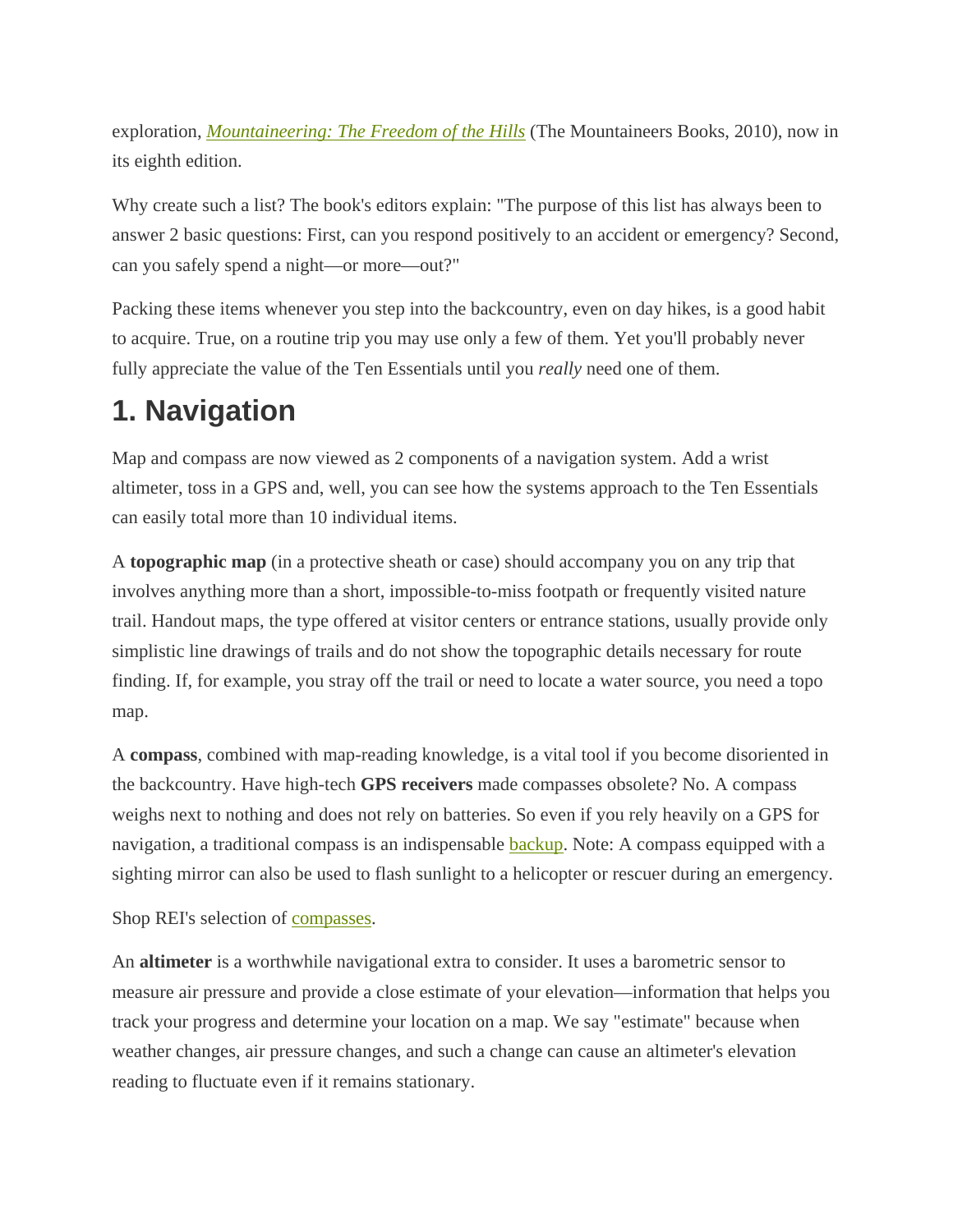Shop REI's selection of altimeters.

If you travel regularly in the wilderness, consider taking a class to learn navigation techniques in depth.

#### **2. Sun Protection**

This involves sunglasses, sunscreen (for skin and lips) and, for optimized protection, lightweight, skin-shielding clothing.

**Sunglasses** are indispensable, and you'll need extra-dark glacier glasses if you're planning prolonged travel on snow or ice. All sunglasses sold at REI block 100% of ultraviolet light (UVA and UVB)—a key function of quality lenses. UVB rays, the rays that can burn your skin, have been linked to the development of cataracts.

Wraparound lenses keep light from entering the corners of your eyes and also help buffer eyes from wind. Factors influencing your choice of sunglasses include lens types, frames, fit and, of course, fashion.

Shop REI's selection of sunglasses.

When choosing **sunscreen** , health experts advise choosing 1) a formula that offers a sun protection factor (SPF) of least 15, though SPF 30 is recommended for extended outdoor activity and 2) one that blocks both UVA and UVB rays.

A sunscreen's SPF number refers only to its ability to absorb sunburn-causing UVB rays; measuring how it performs against age-inducing UVA rays is a topic under discussion at the Food and Drug Administration. Active ingredients considered most effective against UVA light are avobenzone, ecamsule, zinc oxide and titanium dioxide.

The biggest mistake people make with sunscreen? Applying too little, dermatologists say. A thin application diminishes your protection. So glop it on; 1 ounce is needed to cover the arms, legs, neck and face of the average person. Depending on many factors (time of day, sweat and more), you should reapply as often as every 2 hours. And don't overlook SPF-rated lip balm.

Shop REI's selection of sunscreen.

Lightweight, synthetic **sun-protection clothing** comes with an ultraviolet protection factor (UPF). Skin-care experts say using clothing to shield your skin is a good sun-protection strategy.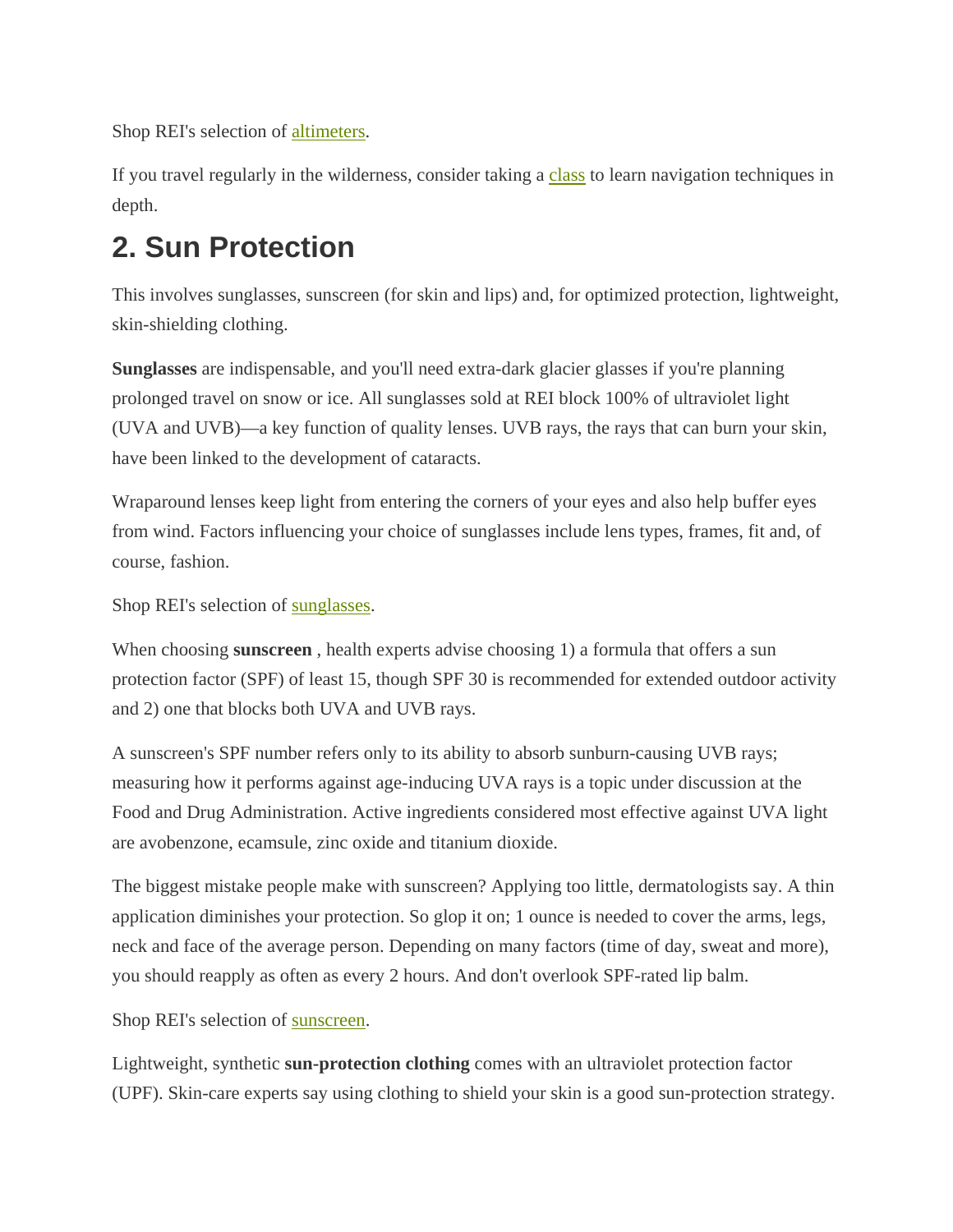Your activity level (and resulting perspiration) and the temperature are the factors that will determine if you choose to wear pants or shorts (or long sleeves vs. short sleeves) while outdoors. You'll still need sunscreen for your face, neck and hands.

#### **3. Insulation**

Conditions can abruptly turn wet, windy or chilly in the backcountry, so it's smart to carry an **additional layer of clothing** in case something unexpected (you get hurt or lost, for example) prolongs your exposure to the elements.

The authors of *Mountaineering* suggest this strategy: "Extra clothing should be selected according to the season. Ask this question: What is needed to survive the worst conditions that could be realistically encountered on this trip?"

Common options include a layer of underwear (tops and bottoms), an insulating hat, extra socks and a synthetic jacket or vest. And yes, humans lose significant heat through their heads. Thus, according to *Mountaineering*, it's smart to pack a hat or balaclava "because they provide more warmth for their weight than any other clothing article."

## **4. Illumination**

**Headlamps** are the light source of choice in the backcountry. Reasons:

- Hands-free operation (their No. 1 advantage over flashlights)
- Low weight
- Compact size (so they occupy minimal space in your pack)
- Long battery life (in models using light-emitting diodes, or LEDs).

High-output LEDs (the 1- and 3-watt varieties) provide light output that is comparable to the output of incandescent bulbs, even those that use pressurized gas (xenox, halogen and other intensity-boosting gases). Because LEDs can handle rugged use (no filaments to break), offer vastly superior battery life and are perpetually evolving to higher levels of performance, the vast majority of headlamps these days are LED models.

It's easy to overextend your stay on a picture-perfect mountain. If you're trying to hustle out of the backcountry in dwindling light or trying to set up camp as the last bit of blue drains from the sky, a headlamp is an invaluable aid.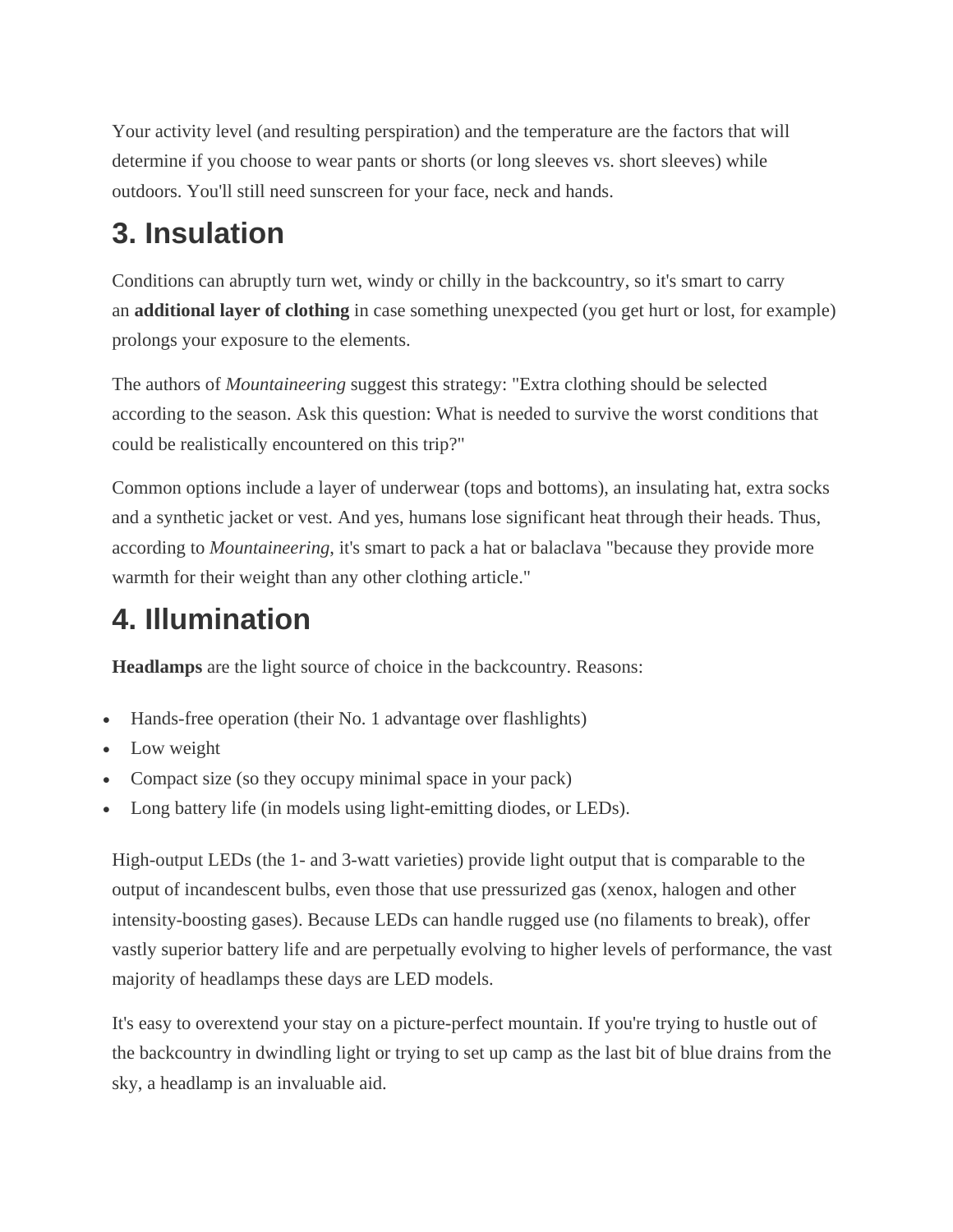Many headlamps also offer a strobe mode. It's a great option to have for emergency situations. Headlamps offer their longest battery life while in strobe mode.

**Flashlights** and **packable lanterns** also have value. Some flashlights cast very powerful beams and are useful for signaling during emergencies.

Always carry spare batteries—and if your light is equipped with an incandescent bulb, also carry spare bulbs. Every member of a backcountry party should carry his or her own light.

Shop REI's selection of headlamps and flashlights.

#### **5. First-aid Supplies**

Pre-assembled **first-aid kits** take the guesswork out of building your own kit, though many people personalize these kits to suit individual needs. Any kit should include treatments for blisters, adhesive bandages of various sizes, several gauze pads, adhesive tape, disinfecting ointment, over-the-counter pain medication, pen and paper. Latex gloves also deserve consideration. The length of your trip and the number of people involved will impact the contents of your kit. It's also a good idea to carry some sort of compact guide to dealing with medical emergencies.

Shop REI's selection of first-aid kits and supplies.

#### **6. Fire**

**Matches** headed into the backcountry should be the waterproof variety, or they should be stored in a waterproof container. Take plenty and ensure they are kept dry. Convenience-store matchbooks are often too flimsy and poorly constructed to be trusted for wilderness use. Save yourself some frustration and tote reliable matches on every trip. Mechanical lighters are handy, but always carry some matches as a backup.

Firestarter, as the name implies, is an element that helps you jump-start (and possibly sustain) a fire. Of all the classic Ten Essentials, it is probably the one least commonly carried by wilderness travelers. But should you get stranded overnight in the boonies and you start to shiver, you need the means to build an emergency fire.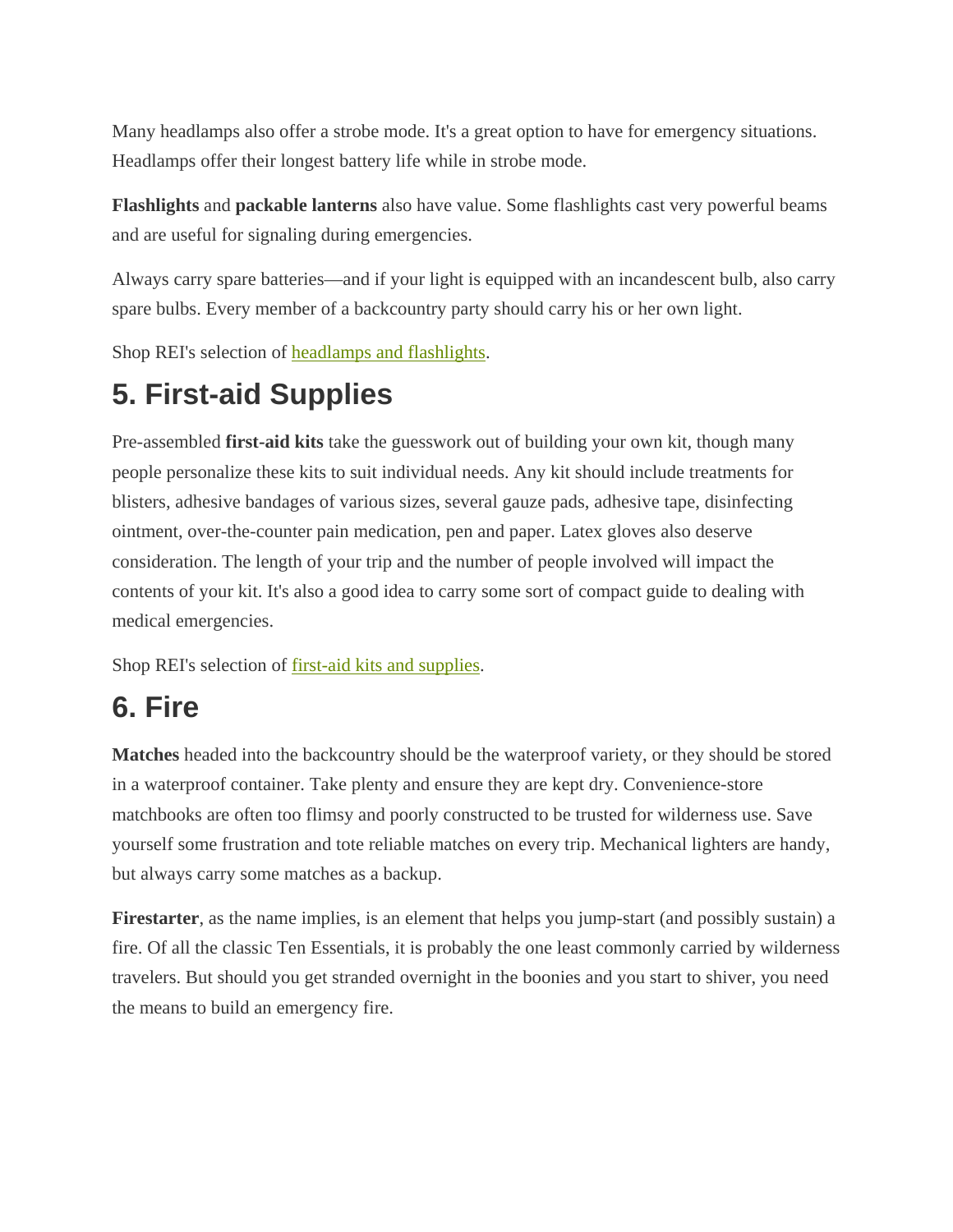The ideal firestarter ignites quickly and sustains heat for more than a few seconds. Candidates include dry tinder tucked away in a plastic bag; candles; priming paste; heat "nuggets" (chippedwood clusters soaked in resin). Even lint trappings from a household clothes dryer can work.

Shop REI's selection of firestarters.

## **7. Repair Kit and Tools**

**Knives** or **multitools** are handy for gear repair, food preparation, first aid, making kindling or other emergency needs. A basic knife should have at least 1 foldout blade (more likely 2), 1 or 2 flathead screwdrivers, a can opener and (though some people will call this a luxury) a pair of foldout scissors. The more complex your needs (if, for example, you are leading an inexperienced group), the more options you may want in your knife or tool.

If you carry a self-inflating mattress, you probably do not carry a **repair kit** for it. Typically, the only people who do are those who have endured a puncture deep in the backcountry. Depending on your outlook on Murphy's Law, it's an item worth considering.

Here's a classic tip for carrying the basics of a poor-man's repair kit: Wrap strips of **duct tape** (the universal fix-it product) around your water bottle or trekking poles so you can repair who-knows-what in the backcountry.

Shop REI's selection of camp tools.

#### **8. Nutrition (extra food)**

Always pack at least an extra day's worth of **food**. It can be as simple as a freeze-dried meal, but it's even better to include no-cook items with nearly infinite storage times: extra energy bars, nuts, dried fruits or jerky.

The process of digesting food helps keep your body warm, so on a cold night it's smart to munch some food before bunking down—just don't leave animal-attracting leftovers inside your shelter.

Shop REI's selection of food.

#### **9. Hydration (extra water)**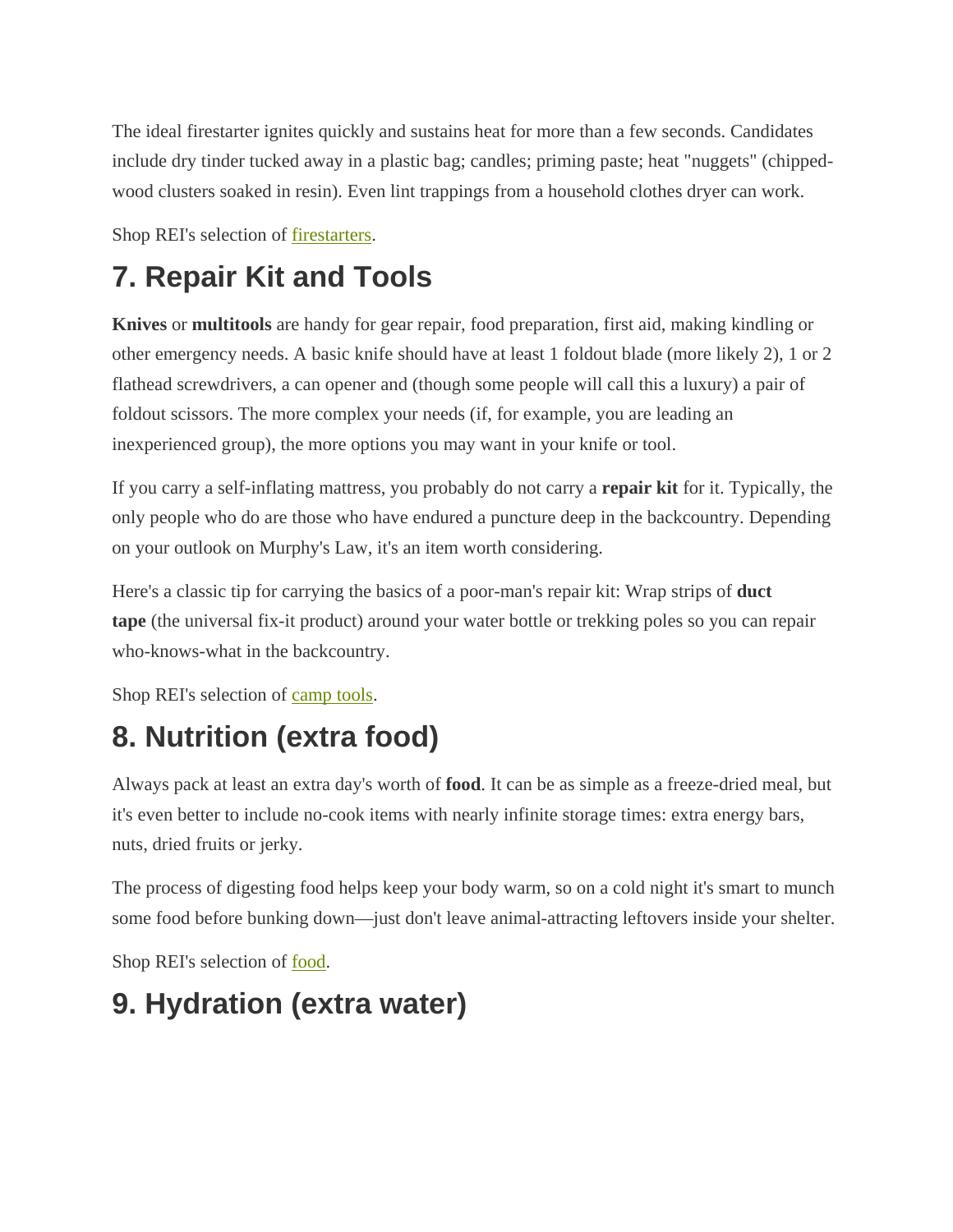*Mountaineering* suggests always carrying at least 1 water **bottle** and a collapsible water **reservoir**. You should also carry some means for treating water, whether it is a **filter/purifier** or **chemical treatment**.

When beginning extended travel along a ridgeline or in alpine conditions, consult your map and try to envision possible water sources. Try to resupply at the last obvious water source before beginning a stretch of unpredictable water availability.

Shop REI's selection of water bottles and treatment options.

#### **10. Emergency Shelter**

**Shelter** is a new component in the updated Ten Essentials, one that seems targeted at day trippers. (Most overnight wilderness travelers already carry a tent or tarp.) The thinking is, if getting lost or injured leaves you stranded in the backcountry, something is better than nothing if you have to deal with wind or rain. Options include an ultralight tarp, a bivy sack, an emergency space blanket (which packs small and weighs just ounces), even a large plastic trash bag.

Shop REI's selection of emergency gear.

#### **Beyond the Top Ten**

Earlier I mentioned an altimeter as worthy candidate to consider as an add-on to the updated Ten Essentials list. Here are a few others:

- **Insect repellent:** Your most effective options are: 1) Lotion or spray repellents containing DEET, and/or 2) Clothing that has been treated with permethrin.
- **Whistle:** For summoning help, it will outlast your vocal chords.
- **Ice axe:** For safety when crossing snow fields.
- **Communication device:** Two-way radios, a cell phone or a satellite telephone can add a measure of safety in many situations.
- Signaling device: As noted eariler, some compasses come with sighting mirrors. If yours does not, consider taking a small mirror to signal rescuers in an emergency.
- **Knowledge:** Having items in your pack has no value unless you understand how to use them. As one search-and-rescue leader told us, "People talk about the Ten Essentials, but the most important essential is between your ears."